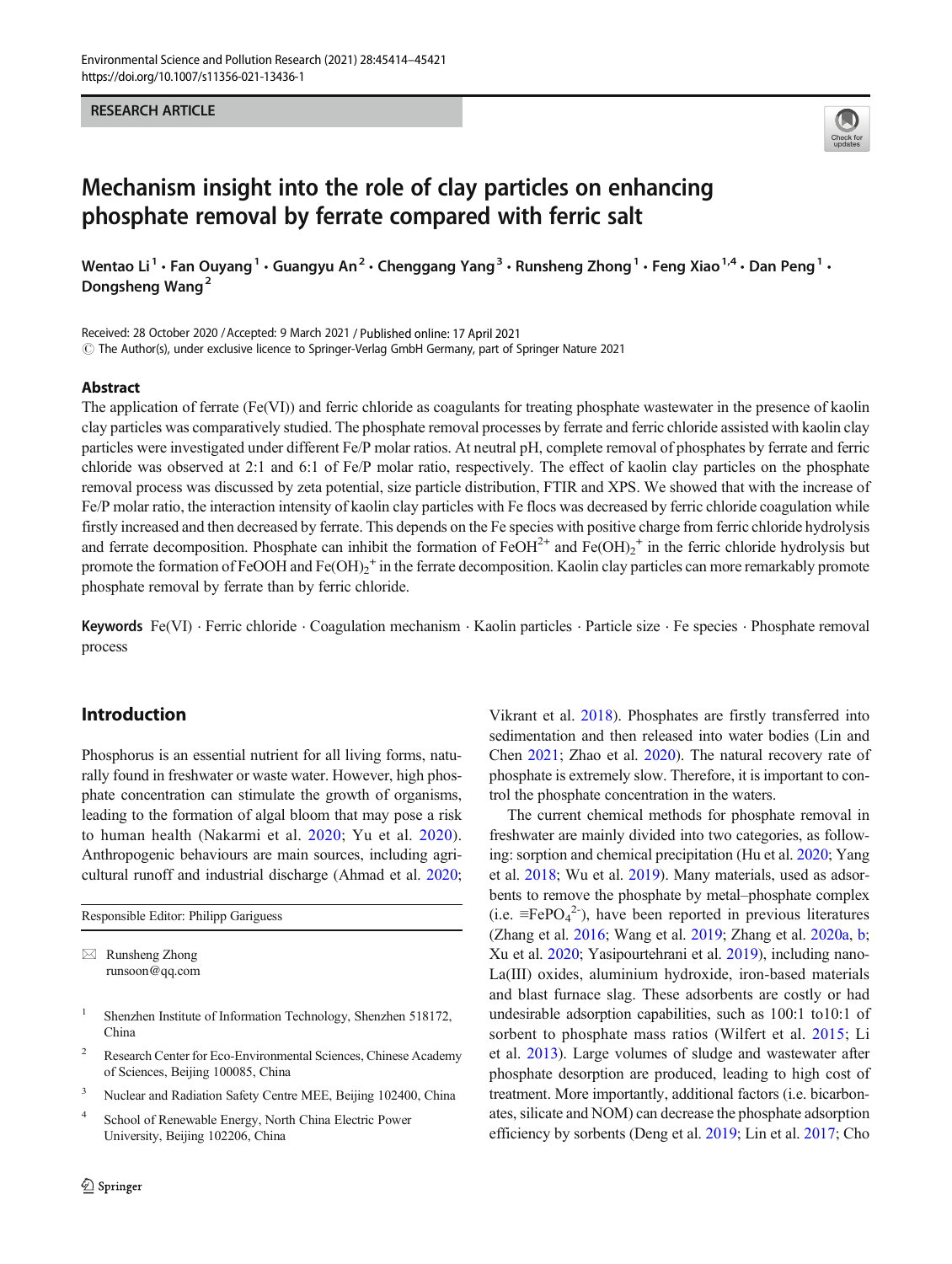et al. [2019\)](#page-6-0). With regard to chemical precipitation, phosphate can be removed using aluminium or iron-based coagulants (Chu et al. [2019;](#page-7-0) Inan and Alaydin [2014](#page-7-0)). The performance of hydrolyzing aluminium or iron coagulants is affected by complexed anions, such as phosphate or silicate (Lartiges et al. [2019](#page-7-0)).

Ferrate often has been used as a high-effective and green chemical agent for removing various inorganic contaminants (Dong et al. [2019](#page-7-0); Kralchevska et al. [2016](#page-7-0)). The advantage of ferrate arises from oxidation and subsequent coagulation by  $\gamma$ - $Fe<sub>2</sub>O<sub>3</sub>$  (Prucek et al. [2015\)](#page-7-0). There are a handful of studies reported in the literatures on the effective coagulation of toxic organic compounds and phosphate by ferrate (Yang et al. [2020;](#page-7-0) Wang et al. [2020](#page-7-0); Kralchevska et al. [2016\)](#page-7-0). Phosphates were completely removed by ferrate from water at 5 Fe/P mass ratio (Kralchevska et al. [2016\)](#page-7-0). Compared with phosphate removal by ferric chloride with 7 Fe/P ratio, it is significantly improved by ferrate. This is related largely with coagulation process. The effect of clay particles on phosphate removal by ferrate and ferric chloride is unknown, especially for the interaction between ferrate and clay particles.

This paper compared the phosphate removal processes by ferrate and ferric chloride at neutral pH and investigated the intricate relationship between simple aggregation descriptors and the nature of coagulant species. From the interfacial characteristics of particulate matter (i.e. zeta potential, size distribution, FTIR and XPS), the impact of kaolin clay particles on phosphate removal by ferrate and ferric chloride coagulation was analysed.

# Experiments

## Chemicals

Kaolin(1–5 um, negative charge), sodium bicarbonate, sodium phosphate dibasic and ferric chloride hexahydrate were purchased from Sigma-Aldrich or Sinopharm Chemical Reagent Co., Ltd. Potassium ( $K_2FeO_4$ , > 90%) was prepared by hypochlorite oxidation of ferric nitrate according to the method of Delaude and Laszlo (Inan and Alaydin [2014\)](#page-7-0).

Synthetic test water was prepared by adding a measured amount of 0.2 mol/L  $\text{Na}_2\text{HPO}_4$  stock solution into deionized water (0–0.2 mM P). Meanwhile, 1 mM NaHCO<sub>3</sub> was added to provide a certain buffer capacity and ionic strength as well as 50 mg/L kaolin. The pH of test water was adjusted by 0.1 mol/L NaOH or 0.1 mol/L  $HNO<sub>3</sub>$  solutions.

#### Jar test

Standard jar tests were conducted on a programme-controlled jar test apparatus (TA-6, Wuhan Hengling Technology Co. Ltd., China) at room temperature. The coagulation process

was as follows: (1) a test water of 300 ml was transferred into a 500-ml beaker; (2) 0.2 mmol/L ferrate or ferric chloride was dosed to pretreatment under rapid stirring of 250 rpm for 0.5 min, followed by a rapid mix at 200 rpm for 1 min; (3) after 1.5 min, the stirring speed was changed to 40 rpm with a duration of 10 min; and (4) after 30 min of quiescent settling, the sample was collected from 2 cm below the surface for measurements. The collected sample was filtered through a 0.45-um membrane to measure the P concentration, final pH and turbidity.

### Analysis

The morphologies of kaolin and Fe flocs were measured by field emission scanning electron microscope (FESEM, scanning voltages 10 kV) (SU-8020, Hitachi Limited). X-ray photoelectron spectroscopy with Al-K X-ray irradiation (ESCALAB 250Xi, Thermo Fisher Scientific) was used to examine the surface properties of flocs. Infrared spectrums of Fe flocs were recorded with an ATR-FTIR spectrophotometer (Nicolet 8700, Thermo Fisher Scientific). Zeta potential and size distribution of Fe flocs were measured by using Zetasizer NanoZS (Malvern Instrument Ltd., Worcestershire, UK). The total P concentration was determined from the absorbance at the wavelength of 700 nm by an UV-visible spectrophotometer (UV-2990, Shimadzu, Japan). The pH of all solutions was read by a Mettler Toledo pH meter (FE20) with a combined glass electrode (LE438). The turbidity was measured using a 2100N turbidimeter (Hach, USA).

# Results and discussion

### Phosphate removal by ferrate and ferric chloride

The phosphate (P) removal efficiency, turbidity and Fe residual amount using ferrate and ferric chloride coagulation were comparatively investigated under neutral pH. Figure [1](#page-2-0) showed the variation of P removal efficiency, turbidity and Fe residual amount as a function of the molar ratio of phosphate to iron (P/Fe). For P removal by ferrate, when the molar ratio of P to Fe was increased from 0 to 0.5, P removal efficiency and Fe residual amount in solution were 100% and 0, respectively, and turbidity was decreased from 25 to 0 NTU. When the P/Fe molar ratio was increased from 0.5 to 0.83, P removal efficiency was decreased from 100% to around 10%, and turbidity and Fe residual amount were increased from 0 to 70 NTU and from 0 to 13 mg/L, respectively. At more than 0.83 P/Fe molar ratio, P removal efficiency, turbidity and Fe residual amount were almost no changed.

For ferric chloride coagulation, at less than 0.17 P/Fe ratio, the efficiency of P removal was kept at 100%, and both turbidity and Fe residual amount in solution were 0. With the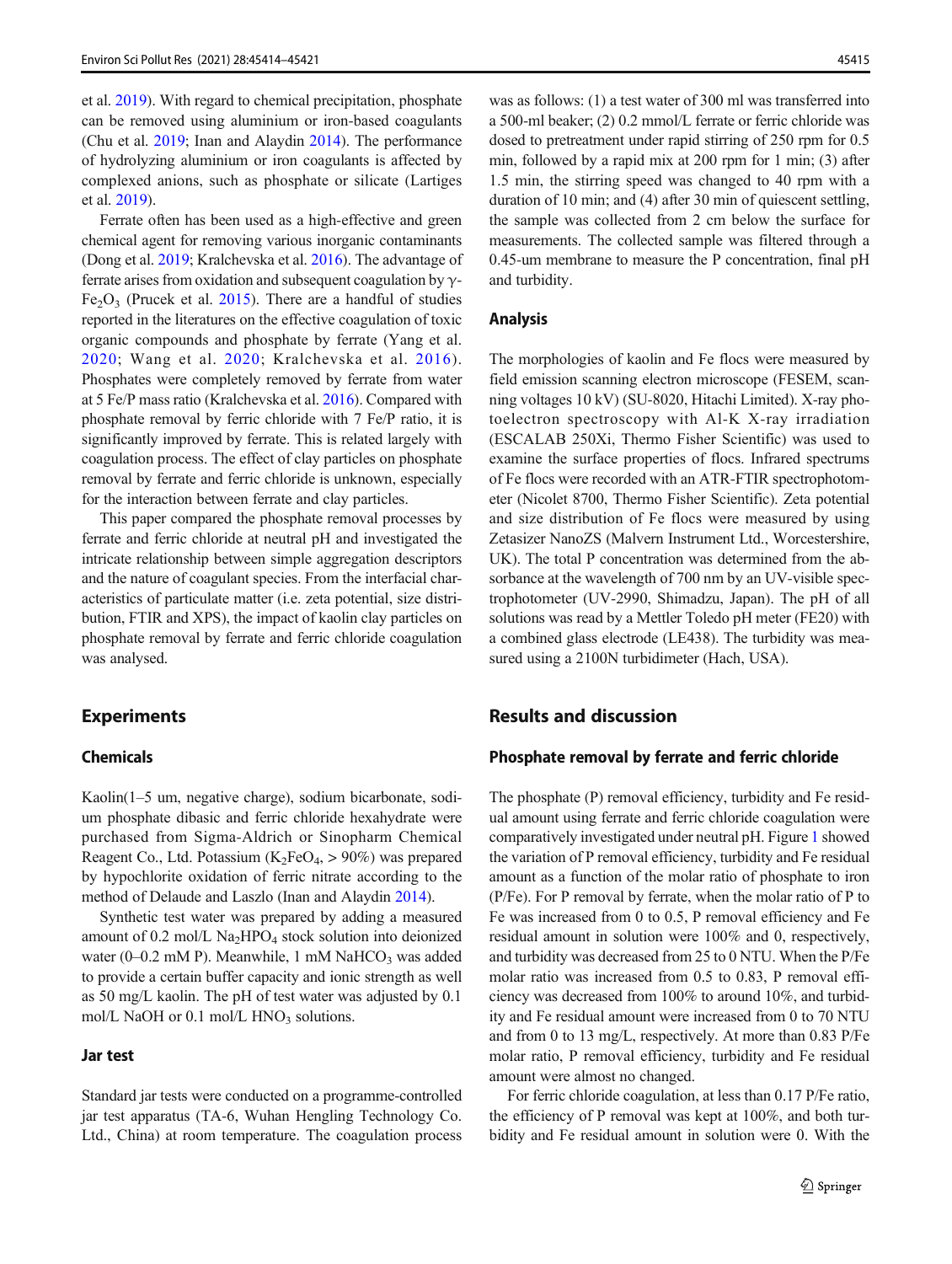<span id="page-2-0"></span>

Fig. 1 Phosphate removal by ferrate and ferric chloride under different P/Fe molar ratios: a Fe concentration and remaining turbidity; b P removal efficiency (ferrate or ferric chloride dosage, 0.2 mM; phosphate concentration, 0–0.2 mM; kaolin dosage, 50 mg/L; pH, neutral)

increase of the P/Fe ratio from 0.17 to 0.5, P removal efficiency started down from 100% to 10%, and turbidity and Fe residual amount were increased from 0 to 65 NTU and from 0 to 9mg/L. When the P/Fe molar ratio was higher than 0.83, P removal efficiency, turbidity and Fe residual amount were almost kept stable. By comparison of ferrate and ferric chloride coagulation, we found that (1) P removal efficiency, Fe residual amount and turbidity were around 100%, 0 and decreased from 25 to 0 NTU by ferrate at less than one-half of the P/Fe molar ratio while being 100, 0 and 0 by ferric chloride at less than 1:6 of the P/Fe molar ratio, respectively; (2) the variations of P removal efficiencies, turbidity and Fe residual amount were similar at more than one-half of the P/Fe ratio for ferrate coagulation and at more than one-sixth of the P/Fe ratio for ferric chloride coagulation, respectively. This may result from the different mechanisms of P removal by ferrate or ferric chloride. Compared with previous reports with a 5:1 Fe/P molar ratio for ferrate (Kralchevska et al. [2016](#page-7-0)) and a 7:1 Fe/P molar ratio for ferric chloride (Lartiges et al. [2019\)](#page-7-0), this result was improved significantly. This should be related with kaolin addition.

### Zeta potential and flocs' size analysis

The surface charge of Fe flocs with or without the kaolin clay under different P/Fe molar ratios was investigated using the zeta potential analyser (Fig. 2). Generally, phosphate concentration has a large influence on the surface charge of iron oxides due to the inner Fe–P complex formation (Lartiges et al. [2019](#page-7-0)), leading to the change of zeta potential from positive to negative with the increase of phosphate concentration. In the process of ferric chloride coagulation, kaolin clay particles quickly reduced the zeta potential of this system. For example, zeta potential was decreased from −6 to −16 mv at 0.1 P/Fe molar ratio after kaolin addition. Interestingly, in the ferrate coagulation system, zeta potentials in the solution at less than 0.1 P/Fe molar ratio were almost the same with or without kaolin particles in the solution. With the increase of P/ Fe molar ratio, difference of zeta potential with or without kaolin was larger and larger in the ferrate coagulation, especially with more than 0.6 P/Fe ratio. This indicates that the chemical interaction between Fe flocs and kaolin in the presence of phosphate at low molar ratio of P/Fe is weaker in ferrate coagulation than that in ferric chloride coagulation.

The particle size distribution of Fe flocs with or without kaolin under different P/Fe ratios on ferrate coagulation and ferric chloride coagulation measured using the laser diffraction instrument are shown in Fig. [3](#page-3-0). The results indicate that Fe flocs size had a diameter of around 800 um on ferric chloride coagulation without phosphate (Fig. [3a\)](#page-3-0). With the increase of P/Fe molar ratio, flocs' size became gradually smaller, especially at more than 0.5 P/Fe molar ratio (round 30 um of particle size). This suggests that phosphate inhibits the growth of particles. Compared with ferric chloride, the particle



Fig. 2 Zeta potential of Fe flocs after ferric chloride hydrolysis and ferrate decomposition with or without kaolin at neutral pH ( $[Fe] = 0.2$  mM,  $[kaolin] = 50$  mg/L,  $[P] = 0-0.2$  mM)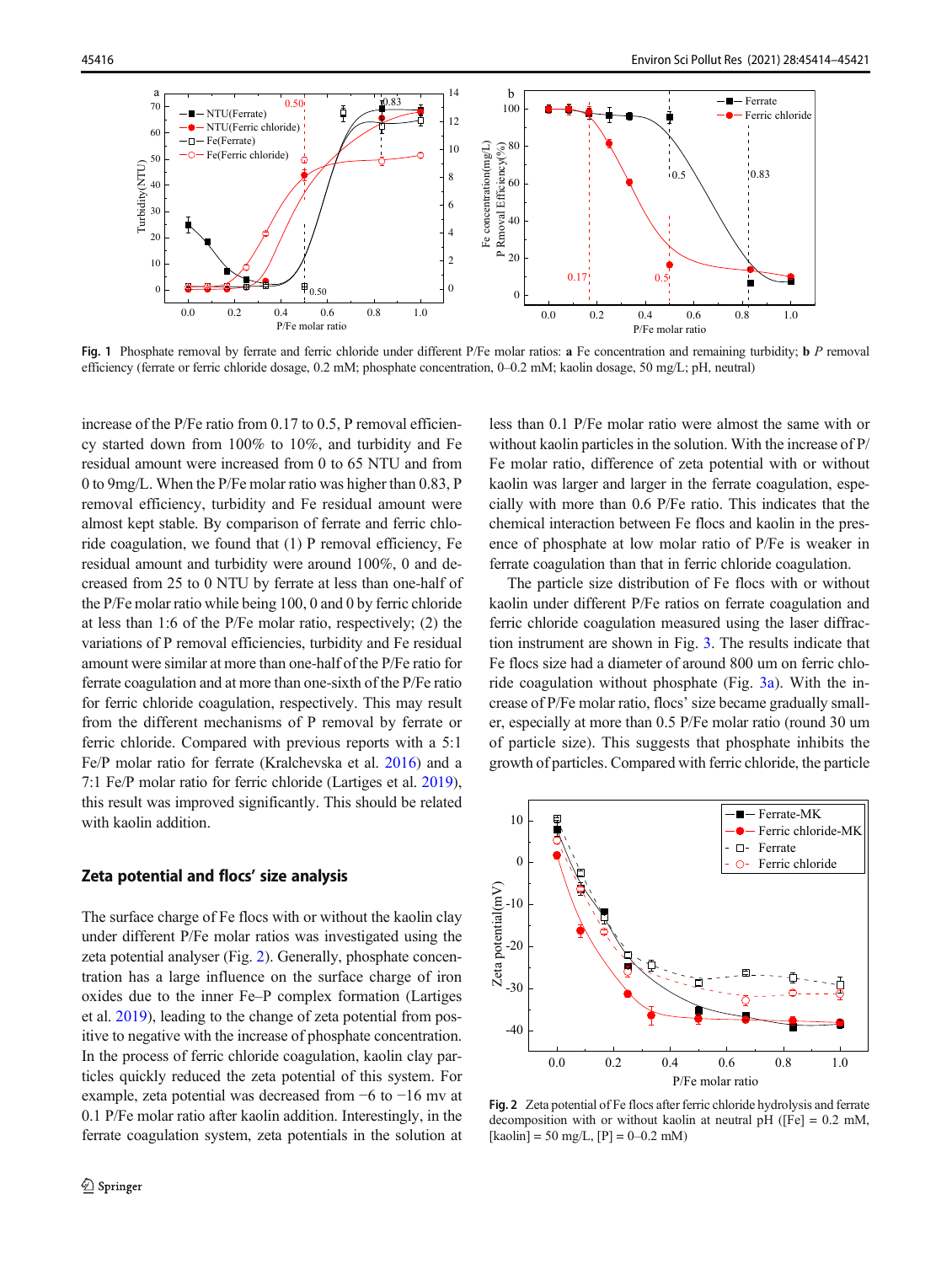<span id="page-3-0"></span>

Fig. 3 Particle size distribution after ferric chloride (a) and ferrate (b) coagulation at neutral pH under different molar ratios of phosphate to Fe ([Fe] = 0.2 mM,  $[P]/[Fe] = 0$  (a), 0.083 (b), 0.17 (c), 0.25 (d), 0.33 (e),0.50 (f),0.67 (g),1 (h))

size of Fe flocs on ferrate coagulation without phosphate had a diameter between 100 and 200 um (Fig. 3b), which was significantly lower than that on ferric chloride coagulation. When P/Fe molar ratio was increased, Fe flocs' size was gradually increased and then decreased. At more than 0.5 P/Fe molar ratio, Fe flocs size was 40–50 um.

## Characteristics of flocs particles

## FTIR

To investigate the special interaction among phosphate, kaolin and ferrate (or ferric chloride), FTIR spectra of Fe flocs obtained by ferrate and ferric chloride coagulation were measured. FTIR spectrum of kaolin (Fig. S1) showed characteristic bands of kaolinite at 1114, 1025, 996, 934, 909, 789 and 749 cm<sup>-1</sup>. Bands of 789 and 749cm<sup>-1</sup> were assigned to the Si-O–Al compounded vibrations (Saikial and Parthasarathy [2010](#page-7-0)). In the Si–O region, stretching vibrations bands at 1114, 1025, 996 cm−<sup>1</sup> were noticed (Ilić et al. [2016\)](#page-7-0). In addition, both 934 and 909  $cm^{-1}$  corresponded Al–OH bending vibration (Saikial and Parthasarathy [2010\)](#page-7-0). Fig. 4a exhibited the FTIR spectra of Fe flocs produced by ferrate under different P/Fe molar ratios. In the absence of phosphate, the IR spectra of flocs obtained from ferrate were almost the same with that of kaolin. Bouzek (Bouzek et al. [1999\)](#page-6-0) reported that intermediate products appeared in the transformation of Fe(VI) to Fe(OH)<sub>3</sub>, such as  $FeO<sub>4</sub><sup>4–</sup>/FeO<sub>3</sub><sup>3–</sup>$ , which may inhibit the interaction between ferrate and kaolin. With the increase of P/Fe molar ratio, the peak at 996  $cm^{-1}$  obviously shifted towards high wavenumber. For instance, when P/Fe molar ratio was 0.5, it appeared at  $1000 \text{ cm}^{-1}$ . This results from the formation of Si–O–Fe on the surface of kaolin (Doelsch et al. [2001\)](#page-7-0). Charfi (Charfi et al. [2013](#page-6-0)) found that phosphate could react with kaolin such as new mineral phase formation. While the P/Fe molar ratio exceeded 0.5, the peak shifted from 1000 to 996 cm−<sup>1</sup> . Too much phosphate may complex with products from ferrate, limiting the formation of Fe–O–Si. Huang (Huang et al. [2018](#page-7-0)) reported that phosphate ligand could restrain the Fe(V) complex to associate with target compounds.

In the FTIR spectrum of Fe flocs produced by ferric chloride without phosphate (Fig. 4b), the band of 1000  $cm^{-1}$ , which is attributed to the Si–O–Fe vibration, was readily found, because  $Fe<sup>3+</sup>$  was intensely adsorbed on the surface



Fig. 4 FTIR spectra of Fe flocs produced from 200 uM ferrate (a) and ferric chloride (b) with 50 mg/L kaolin under different P/Fe ratio (0–0.83)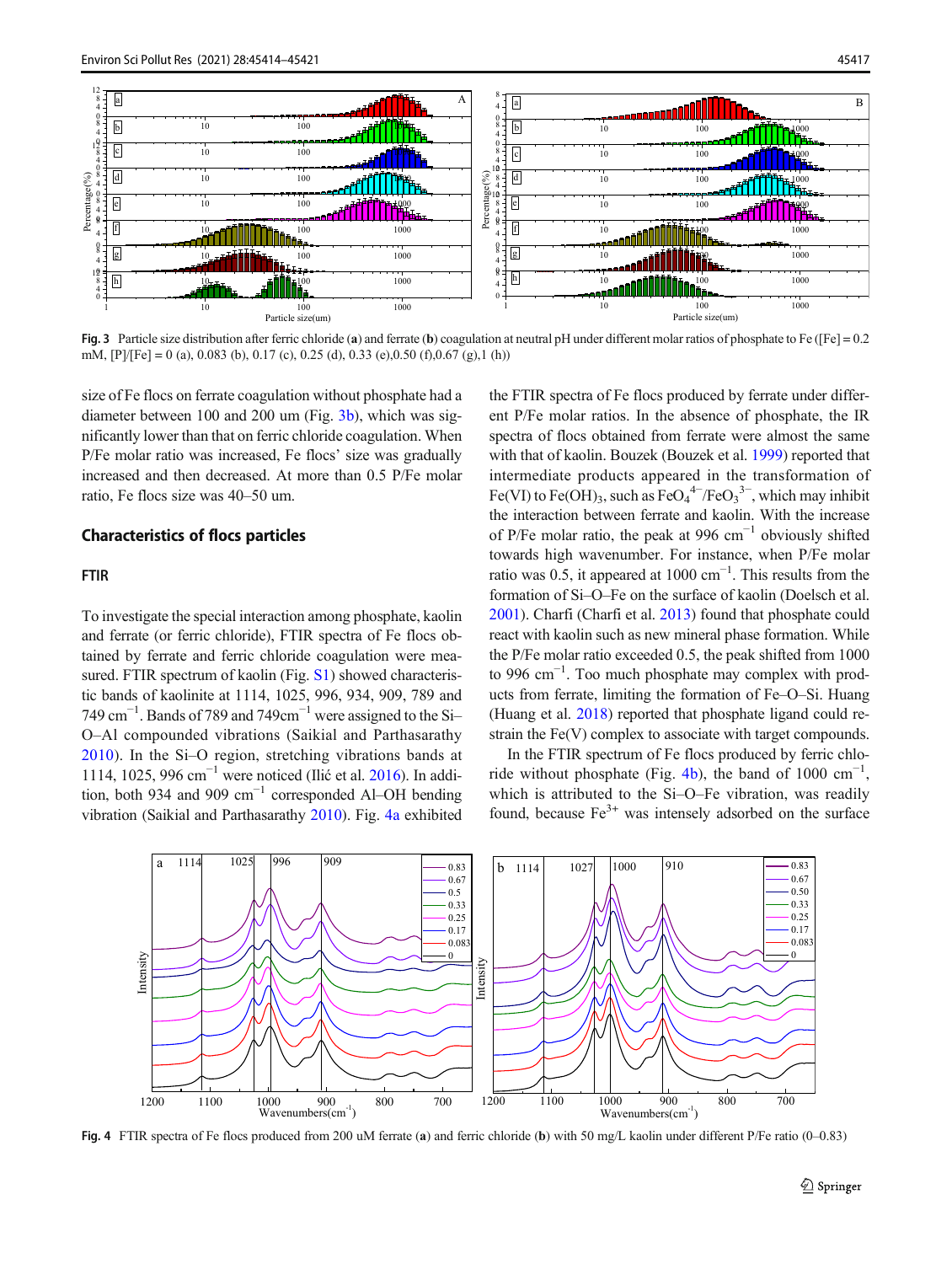of kaolin with negative charge. As the P/Fe molar ratio was raised, the interaction of kaolin and Fe became weaker because of the complexation between Fe and phosphate. When the P/Fe molar ratio increased from 0.33 to 0.5, the peak position changed from 1000 to 996  $cm^{-1}$ , leading that the complex of P–Fe entered into the solution.

#### XPS

The XPS technique was used to further confirm the surface chemical composition of Fe flocs' particles. The results (Fig. S<sub>2</sub>) displayed that Fe flocs mainly included the elements of Fe, P, Si, O and Al. The binding energy of Fe 2p3/2 in the Fe flocs produced by ferrate without phosphate was round 710.8 eV, while around 711.5 eV in the Fe flocs was produced by ferrate with phosphate, as shown in Fig. S3. The binding energy of Fe 2p3/2 was 711.5 eV in the Fe flocs obtained from ferric chloride with or without phosphate. The high-resolution XPS spectra of Fe 2p3/2 in Fe flocs (Fig. 5) were fitted into three peaks, namely, 710.9 eV for Fe–O–Fe, 711.9 eV for Fe– O–Si and 713.3 eV for Fe–O–P, listed in Table S1. In the Fe flocs from ferrate, the predominant species in the absence of phosphate was the Fe–O–Fe bond (97.2%, percentage in Fe atom), while 24.0% of Fe–O–Si at 0.33 P/Fe molar ratio appeared on the surface of Fe flocs, demonstrating that phosphate addition can increase the interaction between kaolin and products after ferrate decomposition. For the Fe flocs from

ferric chloride, percentages of Fe–O–Si were 45.1 and 36.8% in the absence and presence of phosphate, respectively. In contrast, phosphate addition can decrease the interaction between kaolin and products after ferric chloride hydrolysis.

## SEM

The morphology and structure of Fe flocs obtained from ferrate and ferric chloride coagulation were investigated, and the results (Figs. S4 and S5) exhibited that Fe flocs were formed with different P/Fe molar ratios (0–1.0) at neutral pH. It found that more Fe flocs were formed and attached to the surface of kaolin with the increase of the P/Fe molar ratio, but the growth of flocs from ferrate and ferric chloride was inhibited at 1.0 and 0.5 P/Fe molar ratios, respectively. Differently, Fe flocs produced by decomposition of ferrate at 0.33 P/Fe ratio displayed the ultrafine nanosphere-stacking structure, while Fe flocs formed by the hydrolysis of Fe chloride showed the porous and disorder structure (Fig. [6](#page-5-0)). This indicates that there are some differences for coagulation mechanisms of ferrate and Fe chloride. In the ferric chloride coagulation, the binding of a phosphate ligand terminating the growth of polymeric chains of edge-sharing Fe octahedra and those non-equilibrium nanosized Fe–P coagulant species assembles the silica nanoparticles to form hetero-aggregates (Lartiges et al. [2019\)](#page-7-0), while in the ferrate coagulation, phosphate was removed from water solely by sorption on the



Fig. 5 High-resolution XPS spectra of Fe2p3/2 in Fe flocs obtained using ferrate or Fe chloride with or without phosphate (P/Fe 0.33) in the presence of kaolin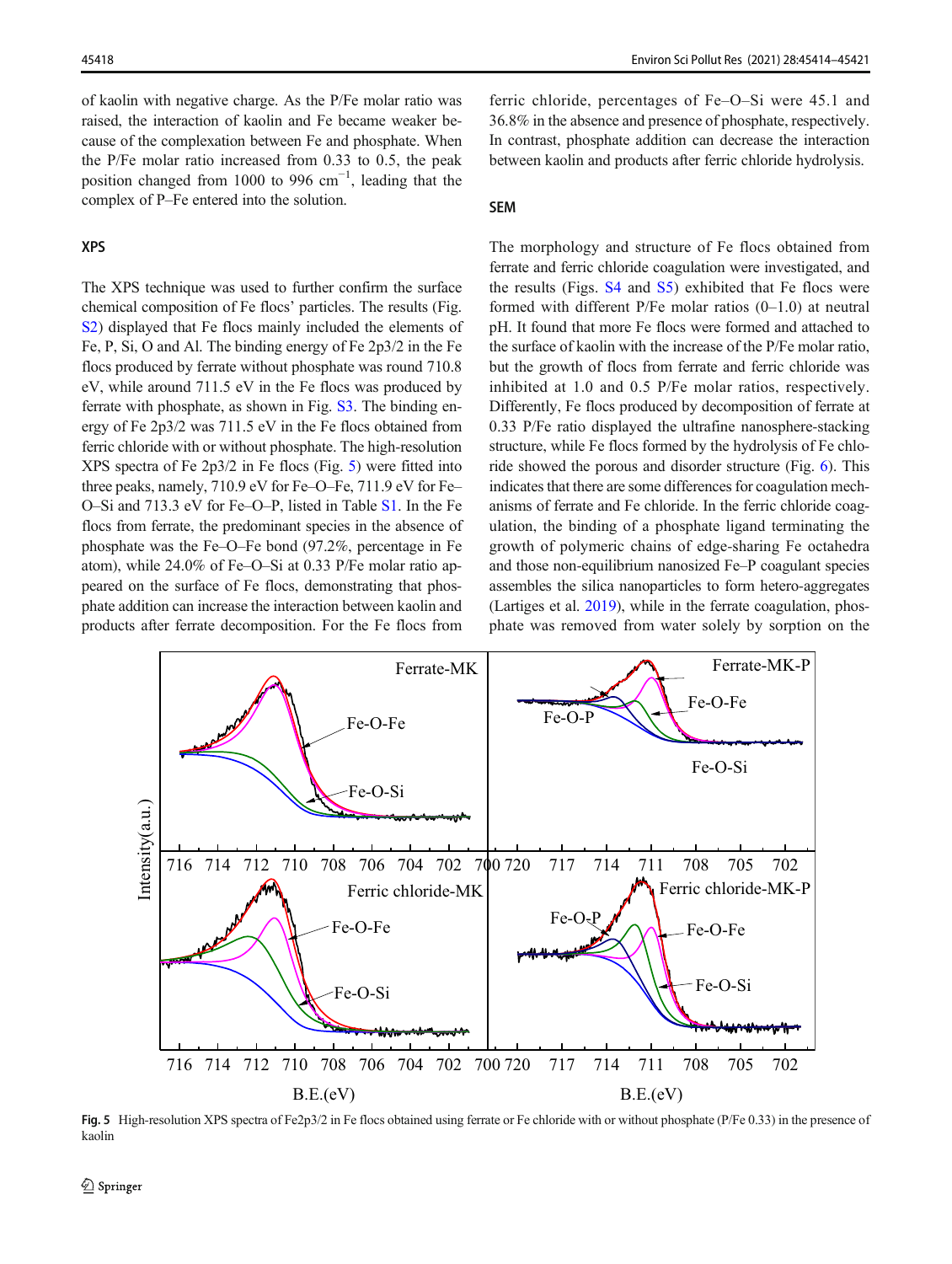<span id="page-5-0"></span>Fig. 6 FESEM images of Fephosphate flocs obtained by ferrate (a) or Fe chloride (b) coagulation (0.33 P/Fe ratio)



surface from  $\gamma$ -Fe<sub>2</sub>O<sub>3</sub>/ $\gamma$ -FeOOH nanoparticles (Kralchevska et al. [2016](#page-7-0)).

## Mechanism analysis

#### Phosphate removal mechanism

The ferrate (FeO<sub>4</sub><sup>2</sup>) decomposition mechanism at pH 7–9 is listed in Eqs. (1) to (3) (Chen et al. [2018](#page-6-0)). The transformation of Fe(VI) to Fe(III) can produce active species of Fe(III), including  $FeO<sub>2</sub>$ , FeO(OH) and Fe(OH)<sub>2</sub><sup>+</sup>. From charge point, FeO(OH) and  $\text{Fe(OH)}_2^+$  are the main adsorptive sites for phosphate removal (Antelo et al. [2005;](#page-6-0) Chitrakar et al. [2006\)](#page-6-0), which derive from the reaction of  $FeO_2^-$  with proton (Eqs. (2) and (3)). Phosphates are removed from water by sorption on the surface of FeOOH nanoparticles produced from ferrate (Kralchevska et al. [2016](#page-7-0)). Phosphate removal by ferric chloride has the relation with hydrolytic pathway of Fe(III). In the hydrolysis process, the reaction of  $Fe^{3+}$  with hydroxyl ion can form  $Fe(OH)^{2+}$ ,  $Fe(OH)<sub>2</sub>$ <sup>+</sup> and  $Fe(OH)<sub>3</sub>$  species in the solution. At neutral condition,  $Fe(OH)_2^+$  and  $Fe(OH)_3$  are the main active sites for phosphate adsorption. Phosphates are removed by Fe oligomers linked by phosphate tetrahedral (Fe–P complex) on the ferric chloride coagulation (Lartiges et al. [2019](#page-7-0)).

$$
2FeO_4^{2-} + H_2O \rightarrow 2FeO_2^- + \frac{3}{2}O_2 + OH^-
$$
 (1)

kaolin-Fe and Fe/P molar ratio: a ferric chloride and b ferrate

$$
FeO_2^- + H_2O \to FeO(OH) + OH^-
$$
 (2)

$$
FeO(OH) + H_2O \rightarrow Fe(OH)_2^+ + OH^-
$$
 (3)

$$
Fe^{3+} + H_2O \to Fe(OH)^{2+} + H^+ \tag{4}
$$

$$
Fe(OH)^{2+} + H_2O \to Fe(OH)_2^+ + H^+ \tag{5}
$$

$$
Fe(OH)_2^+ + H_2O \to Fe(OH)_3 + H^+ \tag{6}
$$

According to the phosphate species distribution,  $H_2PO_4^$ and  $HPO<sub>4</sub><sup>2–</sup>$  are the dominative species at pH 7. The dissociation constants of H<sub>2</sub>PO<sub>4</sub><sup>-</sup> and HPO<sub>4</sub><sup>2-</sup> are 6.2 × 10<sup>-8</sup> and 2.2  $\times$  10<sup>-13</sup>(Cameron and Liss [1984\)](#page-6-0), respectively, which are higher than that of H<sub>2</sub>O (10<sup>-14</sup>). Generally, the dissociation constant is greater, and proton is generated more easily.  $H_2PO_4^-$  and  $HPO_4^2^-$  can easily form more protons than  $H<sub>2</sub>O$  molecules. In the chemical equilibrium of Eqs. (1)to (3), phosphate promotes ferrate decomposition and produces much more FeO(OH) and Fe(OH)<sub>2</sub><sup>+</sup>. In contrast, phosphate inhibits the hydrolysis of ferric chloride (Eqs.  $(4)$  to $(6)$ ), even terminating the formation of  $Fe(OH)_2^+$  and  $Fe(OH)_3$ .

## Effect mechanism of kaolin particles

The relationship of interaction between kaolin clay particles and Fe flocs is expressed by 1/NTU, as shown in Fig. 7. With the increase of Fe/P molar ratio, the interaction of kaolin-Fe flocs from ferric chloride coagulation became

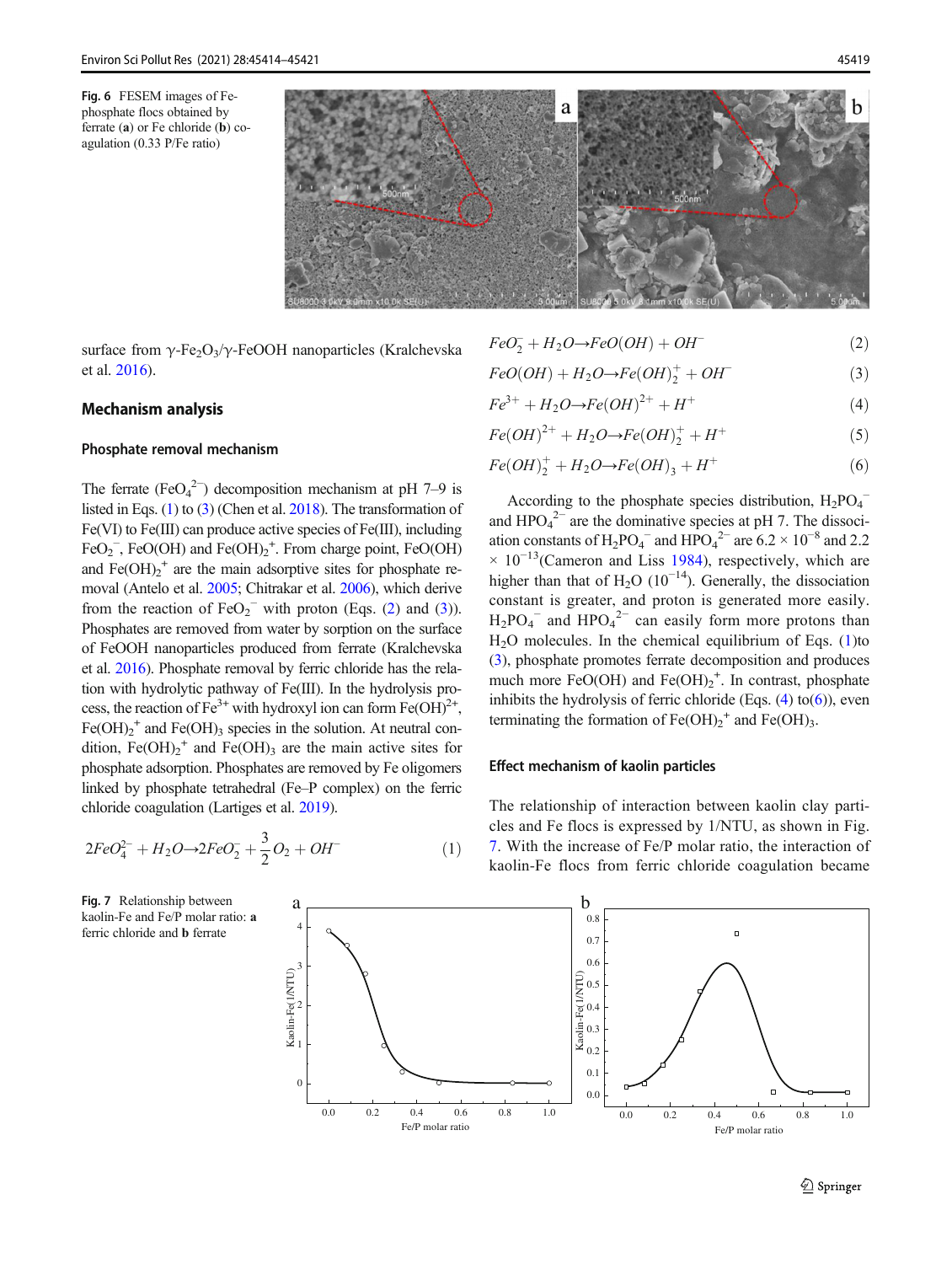<span id="page-6-0"></span>weaker, while the interaction from ferrate coagulation became stronger and then weaker. It is suggested that phosphate could promote the aggregate of kaolin and Fe flocs on the ferrate coagulation while decreasing it on the ferric chloride coagulation. This may be attributed that  $Fe(OH)<sub>2</sub><sup>+</sup>$  can be produced in the presence of phosphate in the ferrate decomposition by Eq. ([2](#page-5-0)), which can strongly adsorb on the surface of kaolin.

In the neutral solution,  $Fe(VI)$  is decomposed into many species with negative or neutral charges, such as  $FeO<sub>4</sub><sup>2−</sup>$ ,  $FeO<sub>4</sub><sup>4–</sup>$ ,  $FeO<sub>3</sub><sup>2–</sup>$ ,  $FeO<sub>2</sub><sup>2–</sup>$ ,  $FeO(OH)$  and  $Fe(OH)<sub>3</sub>$ , which have some rejection with kaolin clay particles. Compared with ferric chloride, when ferric chloride is dissolved into the solution,  $Fe^{3+}$ , Fe(OH)<sup>2+</sup> and Fe(OH)<sub>2</sub><sup>+</sup> are produced, which are adsorbed on the surface of kaolin clay because of electrostatic attraction. In kaolin alone, the size of Fe flocs from ferric chloride coagulation is far larger than that from ferrate coagulation (Fig. [3](#page-3-0)). With the increase of P/Fe molar ratio, the amount of  $Fe(OH)<sub>2</sub><sup>+</sup>$  on ferrate coagulation is rapidly increased, leading to the increase of electrostatic attraction between kaolin and ferrate decomposition products. Therefore, the size of Fe flocs from ferrate is raised with phosphate addition. In contrast, on ferric chloride coagulation, Fe species binding with kaolin may be reduced due to phosphate competition, decreasing the Fe flocs' size. When the P/Fe molar ratio arrived at certain value (0.67 for ferrate and 0.5 for ferric chloride), Fe flocs' sizes decreased the lowest. Because Fe in the solution almost complexes with phosphate instead of kaolin clay.

# Conclusion

The comparison of phosphate removal by ferrate and ferric chloride was studied in the presence of kaolin particles. Phosphate was completely removed at 2:1 (ferrate) and 6:1 (ferric chloride) of the Fe/P molar ratio, which was improved than previous reports with 5:1 of the Fe/P molar ratio for ferrate (Kralchevska et al. [2016\)](#page-7-0) and 7:1 of the Fe/P molar ratio for ferric chloride (Lartiges et al. [2019](#page-7-0)). The characteristics of aggregates formed were described using a combination of techniques, i.e. zeta potential and particle size distribution, FTIR and XPS. We found that the interaction intensity (i.e. Fe–O–Si) between ferric chloride and kaolin was decreased with the increase of phosphate concentration while firstly increased and then decreased between ferrate and kaolin. This may have a large relation with Fe species produced in the ferric chloride hydrolysis and ferrate decomposition. From charge point, phosphate can inhibit the interaction between kaolin and Fe species from ferric chloride because of Fe–P complexion while increasing the interaction between kaolin and Fe species from ferrate due to

electrostatic attraction. Therefore, kaolin particles can significantly promote the phosphate removal by ferrate.

Supplementary Information The online version contains supplementary material available at [https://doi.org/10.1007/s11356-021-13436-1.](https://doi.org/10.1007/s11356-021-13436-1)

Acknowledgements Not applicable.

Author contribution WL played a major role in writing the original draft, editing and conceptualization. RZ and FX designed the experiments and writing—review and editing. FO and GA performed the experiments. CY, DP and DW analysed and interpreted the data regarding the interaction between phosphate and Fe flocs.

Funding This study was funded by the Youth Innovative Talent Project from the College and University in Guangdong Province (Grant no. 2018GkQNCX081), Natural Science Foundation of Guangdong province (No. 2018A030313363) and Shenzhen Science & Technology Project (JCYJ20180307155011964).

Availability of data and materials All data generated or analysed during this study are included in this published article (and its supplementary information files).

#### **Declarations**

Ethics approval and consent to participate Not applicable.

Consent for publication Not applicable.

Competing interests The authors declare no competing interests.

## References

- Ahmad SZN, Gheethi AA, Hamdan R, Othman N (2020) Efficiencies and mechanisms of steel slag with ferric oxides for removing phosphate from wastewater using a column filter system. Environ Sci Pollut Res 27:35184–35194
- Antelo J, Avena M, Fiol S, López R, Arce F (2005) Effects of pH and ionic strength on the adsorption of phosphate and arsenate at the goethite–water interface. J Colloid Interface Sci 285:476–486
- Bouzek K, Schmidt MJ, Wragg AA (1999) Influence of anode material composition on the stability of electrochemically-prepared ferrate(VI) solutions. J Chem Technol Biotechnol 74:1188–1194
- Cameron AJ, Liss PS (1984) The stabilization of "dissolved" iron in freshwaters. Water Res 18:179–185
- Charfi A, Sahnoun RD, Bouaziz J (2013) Characterization and mechanical properties of phosphate-kaolin clay. Powder Technol 235:633– 639
- Chen G, Lam WWY, Lo PK, Man WL, Chen LJ, Lau KC, Lau TC (2018) Mechanism of water oxidation by ferrate(VI) at pH 7-9. Chem Eur J 24:18735–18742
- Chitrakar R, Tezuka S, Sonoda A, Sakane K, Ooi K, Hirotsu T (2006) Phosphate adsorption on synthetic goethite and akaganeite. J Colloid Interface Sci 298:602–608
- Cho HM, Kim JH, Kim G (2019) Desorption of phosphate on sandy sediments by silicate in groundwater. Geochim Cosmochim Acta 257:184–190